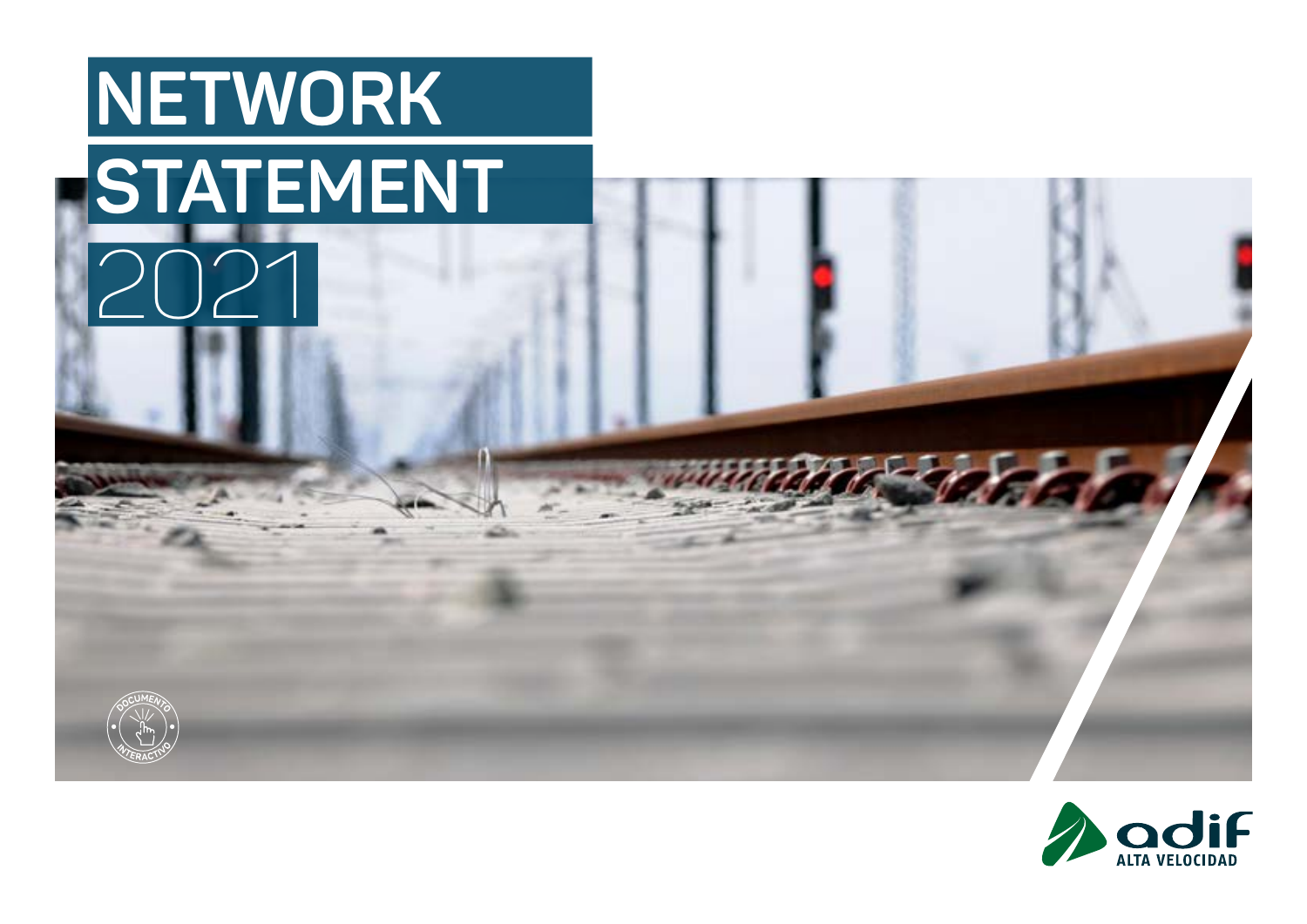

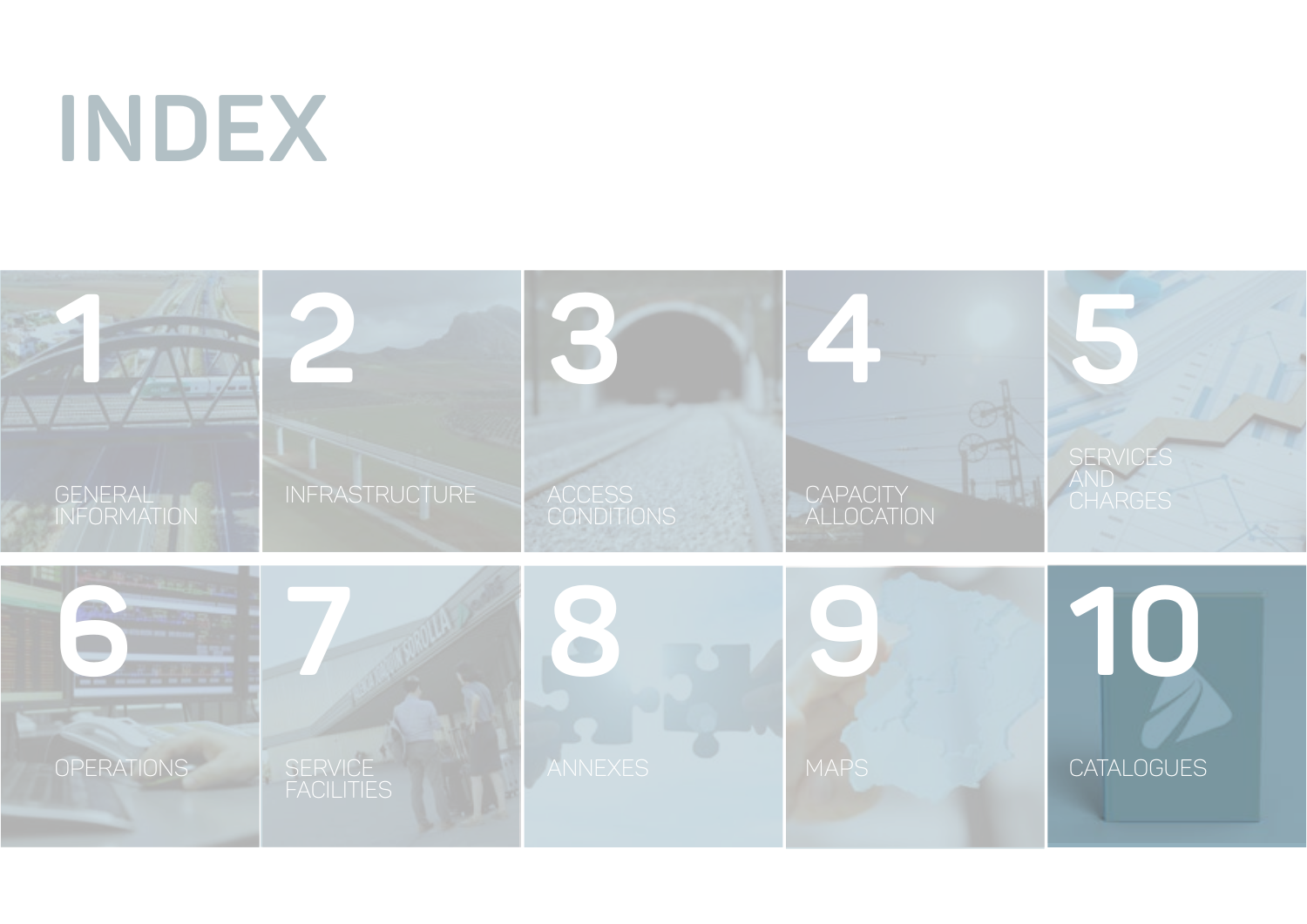

# 10 **CATALOGUES**

CATALOGUE 1 / Service facilities descriptive files CATALOGUE 2 / Capacity offer at service facilities CATALOGUE 3 / Sidings attached to Coordinated Stations CATALOGUE 4 / Capacity restrictions in the RFIG **CATALOGUE 5 / Supply of Electrified lines in Alternating Current Cost Chart**





6. OPERATIONS / 7. SERVICE FACILITIES



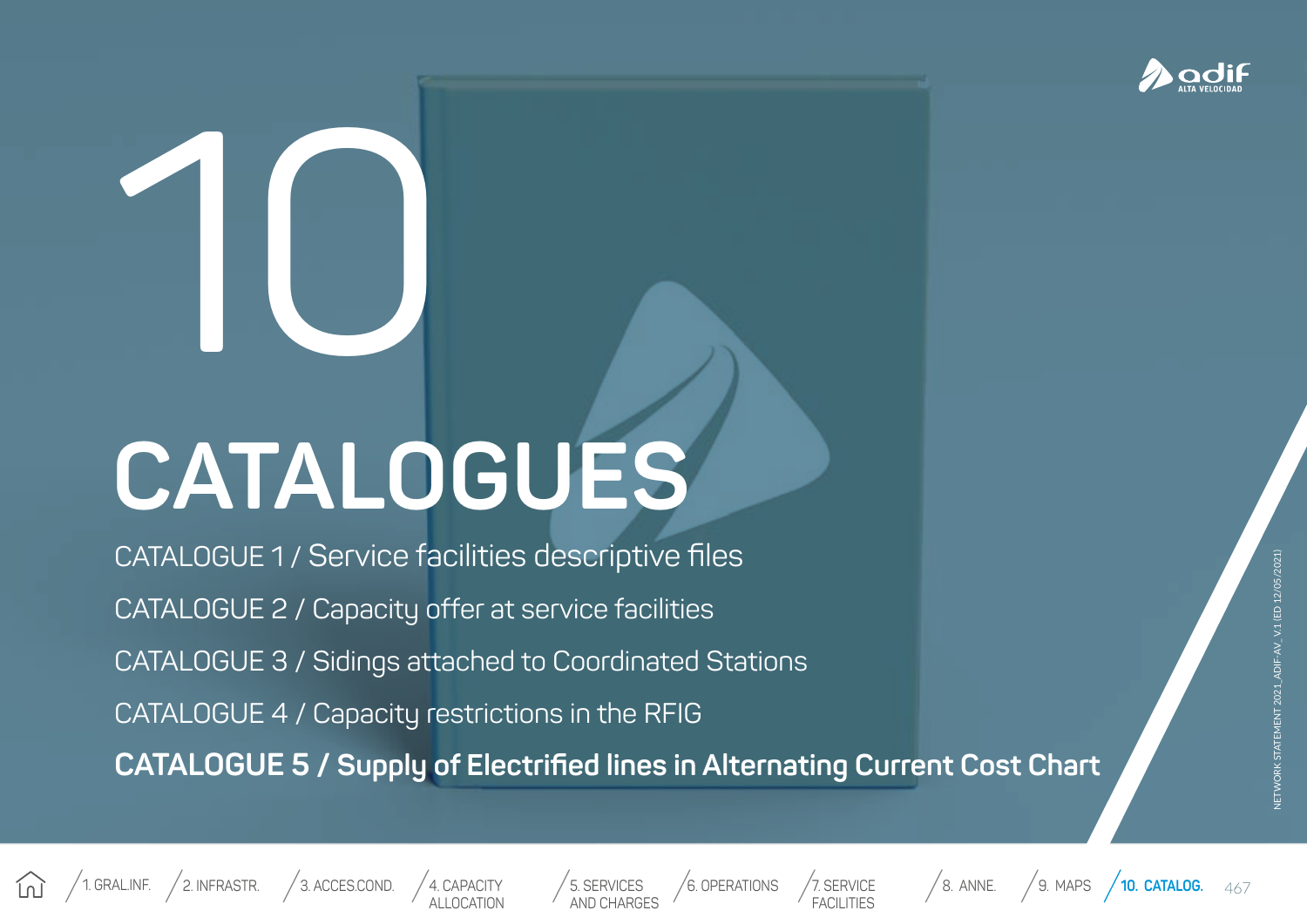

## <span id="page-3-0"></span>**CATALOGUE 5**

**Supply of Electrified lines in Alternating Current Cost Chart**

(ED 12/05/2021)

468



ALLOCATION

5. SERVICES AND CHARGES  $/6.$  OPERATIONS

<sup>/</sup>7. SERVICE<br>FACILITIES

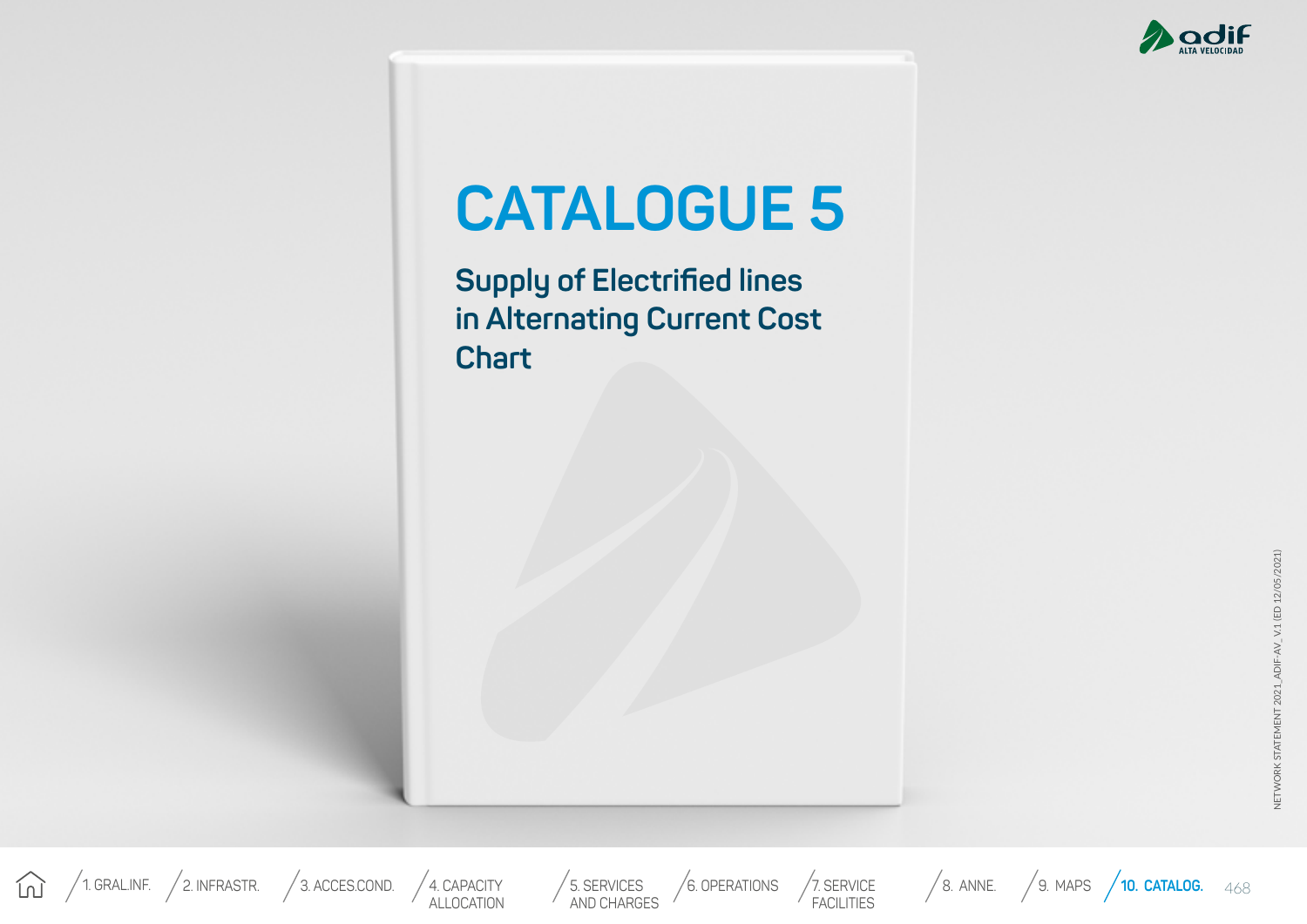

### **SC-2 TRACTION CURRENT SUPPLY**

#### **SUPPLY OF ELECTRIFIED LINES IN ALTERNATING CURRENT COST:**

Monthly publication of prices and ratios that will serve to issue the corresponding invoice for the services performed during December 2021

| $SC-2$                  | <b>Invoicing Prices</b> |                                       |                                    | Reference Prices*                      |                          | <b>Invoice Prices/Ratios</b>                     |                                                  | Reference Prices/Ratios*                         |                                                  |
|-------------------------|-------------------------|---------------------------------------|------------------------------------|----------------------------------------|--------------------------|--------------------------------------------------|--------------------------------------------------|--------------------------------------------------|--------------------------------------------------|
| <b>Month</b><br>service | <b>INVOICING UNIT</b>   | <b>ENERGY</b><br><b>COST</b><br>€/MWh | <b>ATR</b><br><b>COST</b><br>€/MWh | <b>ENERGY</b><br>COST €/<br><b>MWh</b> | <b>ATR COST</b><br>€/MWh | <b>CONVERSION</b><br><b>Ratio rr</b><br>(Wh/TKB) | <b>CONVERSION</b><br><b>Ratio rs</b><br>(Wh/TKB) | <b>CONVERSION</b><br><b>Ratio rr</b><br>(Wh/TKB) | <b>CONVERSION</b><br><b>Ratio rs</b><br>(Wh/TKB) |
| may-21                  | MWh                     | 75.47                                 | 31.18                              |                                        |                          | 49.76                                            | 56.65                                            |                                                  |                                                  |
| jun-21                  | <b>MWh</b>              | 90.78                                 | 31.01                              |                                        |                          | 47.76                                            | 54.37                                            |                                                  |                                                  |
| jul-21                  | MWh                     | 100.42                                | 39.90                              |                                        |                          | 48.45                                            | 55.15                                            |                                                  |                                                  |
| aug-21                  | <b>MWh</b>              | 114.25                                | 28.09                              |                                        |                          | 49.50                                            | 56.34                                            |                                                  |                                                  |
| sep-21                  | <b>MWh</b>              | 168.82                                | 28.05                              |                                        |                          | 46.88                                            | 53.36                                            |                                                  |                                                  |
| oct-21                  | <b>MWh</b>              | 218.08                                | 20.82                              |                                        |                          | 46.25                                            | 52.65                                            |                                                  |                                                  |
| $nov-21$                | <b>MWh</b>              | 213.18                                | 24.30                              |                                        |                          | 46.71                                            | 53.17                                            |                                                  |                                                  |
| $dec-21$                | <b>MWh</b>              | 265.68                                | 29.59                              |                                        |                          | 46.18                                            | 52.56                                            |                                                  |                                                  |

Publication on date: January 24, 2022

仞

5. SERVICES AND CHARGES

4. CAPACITY<br>ALLOCATION

 $/6.$  OPERATIONS FACILITIES

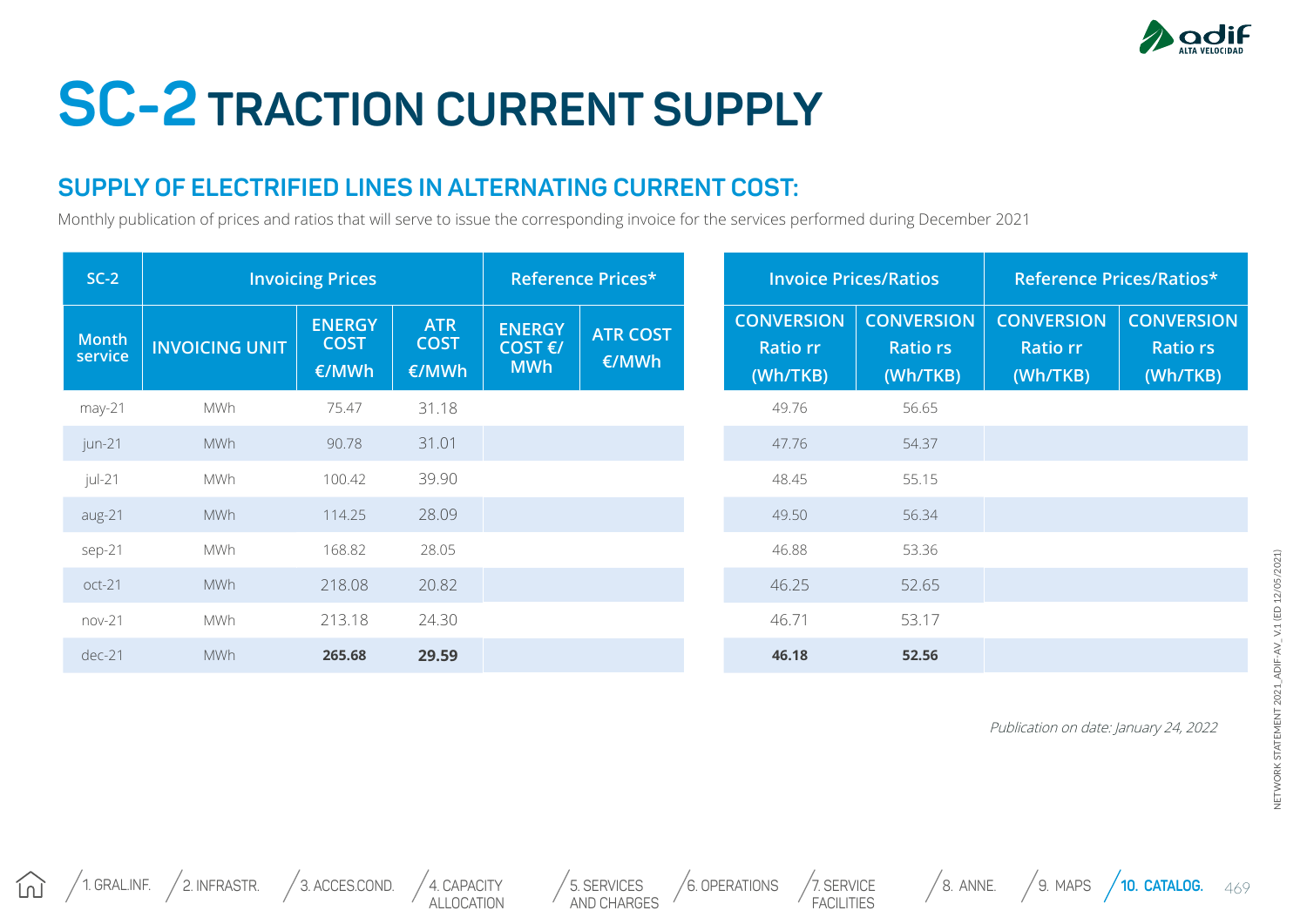

## **SC-2 TRACTION CURRENT SUPPLY**

#### **SUPPLY OF ELECTRIFIED LINES IN ALTERNATING CURRENT COST:**

Monthly publication of prices and ratios that will serve to issue the corresponding invoice for the services performed during April 2021

|                      |                             | <b>Invoice Prices/Ratios</b> |                     | Reference Prices/Ratios*                         |                          |                     |  |
|----------------------|-----------------------------|------------------------------|---------------------|--------------------------------------------------|--------------------------|---------------------|--|
| <b>Month service</b> | <b>ENERGY COST</b><br>€/MWh | <b>ATR COST</b><br>€/MWh     | <b>Ratio Wh/TKB</b> | <b>ENERGY COST <math>E</math>/</b><br><b>MWh</b> | <b>ATR COST</b><br>€/MWh | <b>Ratio Wh/TKB</b> |  |
| jan-21               | 64.39                       | 34.98                        | 63.13               |                                                  |                          |                     |  |
| feb-21               | 64.43                       | 38.53                        | 55.72               |                                                  |                          |                     |  |
| $mar-21$             | 61.30                       | 32.00                        | 56.28               |                                                  |                          |                     |  |
| $apr-21$             | 73.80                       | 30.82                        | 54.86               |                                                  |                          |                     |  |

\*Reference Prices/Ratios they are calculated on 26/05/2021 and are not binding for invoicing.

Publication on date: May 26, 2021

仙



5. SERVICES AND CHARGES  $/6.$  OPERATIONS  $/7.$  SERVICE

FACILITIES